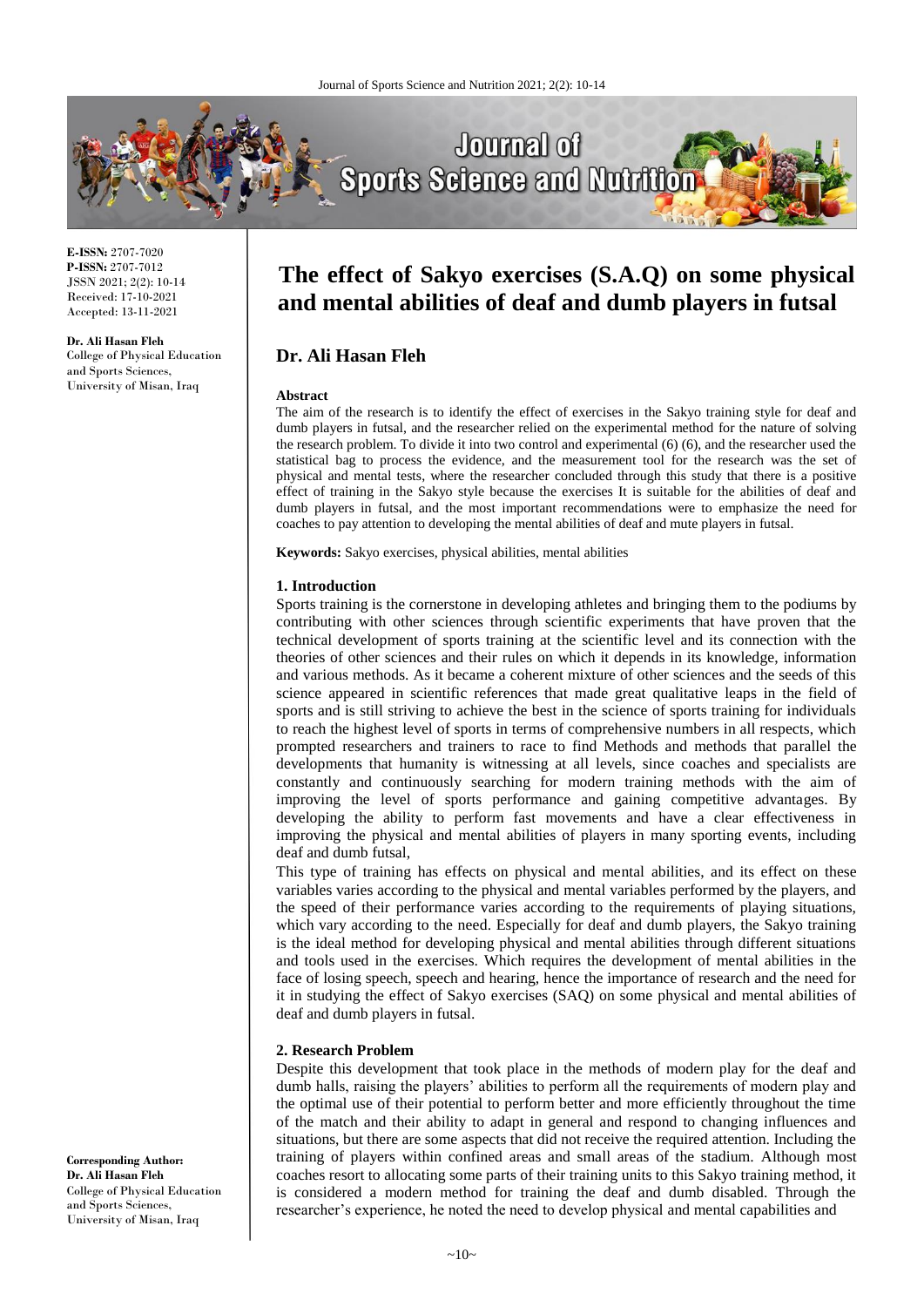use them in an optimal manner for the success of Performing skills and plans inside the stadium and the minispaces that require speed and accuracy in the implementation of skills, especially the deaf and dumb, and from here the researcher formulated the research problem with the following question

Do Sakyo exercises have an effect on the physical and mental abilities of deaf and dumb players in futsal football?

### **3. Research Objectives**

- 1. Preparing exercises in the Sakyo training style for deaf and dumb players in futsal football
- 2. Identifying the differences between the cardiac and dimensional tests of the experimental and control groups for the physical abilities of deaf and dumb players in futsal.
- 3. Identifying the differences between the cardiac and dimensional tests of the experimental and control groups for the mental abilities of deaf and dumb players in futsal.

### **4. Research hypotheses**

- 1. Training using the Sakyo method affects the physical and mental abilities of deaf and dumb players in the halls.
- 2. There are significant statistically significant differences between the tribal and remote tests of physical abilities and in favor of the deaf and dumb players in football for the halls.
- 3. There are statistically significant differences between the tribal and remote tests of mental abilities and in

favor of the deaf and dumb players in football for the halls.

### **5. Research Areas**

- 1. The human field: Maysan national football team players for the deaf and dumb futsal
- 2. Time domain: the period from 5/1/2021 to 9/19/02021
- 3. Spatial domain: Hall of the martyr Wissam Oraibi

# **6. Research Procedures**

### **6.1 Research Methodology**

The researcher used the experimental method for its relevance and the nature of the research, and because it is characterized by precision and control over the studied variables so that some of them cause an intentional change and control other variables.

### **6.2 The research community and its sample**

The research community consisted of the Maysan Governorate team players for the deaf and dumb ball for the halls 2021, which numbered (15) players. For each group, after the researcher excluded a number of sample players, they are Goalkeepers and their number are (2) injured players and their number is (1).

### **6.3 Homogeneity and equivalence of the two research groups**

Homogeneity and parity were achieved between the two research groups to control the following variables, and Table No. (1) shows this: -

**Table 1:** It shows the statistical parameters and the value (T) of the variables of age, height and weight for the two research groups

|        | experimental group |      | control group |      | (T) Calculated Value* |
|--------|--------------------|------|---------------|------|-----------------------|
|        |                    |      |               |      |                       |
| vear   | 25.47              | 0.48 | 25.46         | 0.43 | 0.343                 |
| poison | 170.18             | 5.83 | 170.06        | 5.70 | 0.044                 |
| kg     | 70.65              | 5.87 | 70.33         | 5.33 | 0.276                 |
|        | measuring unit     |      |               |      |                       |

\* Morale at an error rate  $(0.05)$  and degree of freedom (11) value (T) = 2.042

It is evident from Table (1) that there are insignificant differences between the experimental and control groups in the variables of age, height and weight, where the value of (T) calculated was smaller than its tabular value at the level of error (0.05) and the degree of freedom (11) which indicates the equivalence of the players My search group.

### **6.4 Means of collecting information**

- 1. Personal interview
- 2. Questionnaire
- 3. Test and Measure
- 4. Measurement

#### **6.5 Devices and tools used in the research**

Electronic device for measuring height and weight 0 - Number of stopwatches - Measuring tape with a length of (30) meters 0 -shakhs type laptop calculatorhp) 3. Casio Japanese electronic stopwatch

- 30. soccer balls
- Iron terraces
- Banners
- Various weights + different heights, number (60)

Medicine balls of different weights + hurdles of different heights

- Contraindications.

- Plastic cones.
- Terraces + floors + stairs
- Chair + large rubber balls

### **6.6 tests**

### **6.6.1 Tests of physical and mental variables**

- 1. Speed test
- 2. Response speed test
- 3. Explosive force test
- 4. mental perception test
- 5. Attention test
- 6. sense of time test

### **6.7 Experimental Experiment**

In order to identify the method of conducting the tests, the researcher conducted a reconnaissance experiment on a sample of (3) players at five in the afternoon, corresponding to May 23, 2021.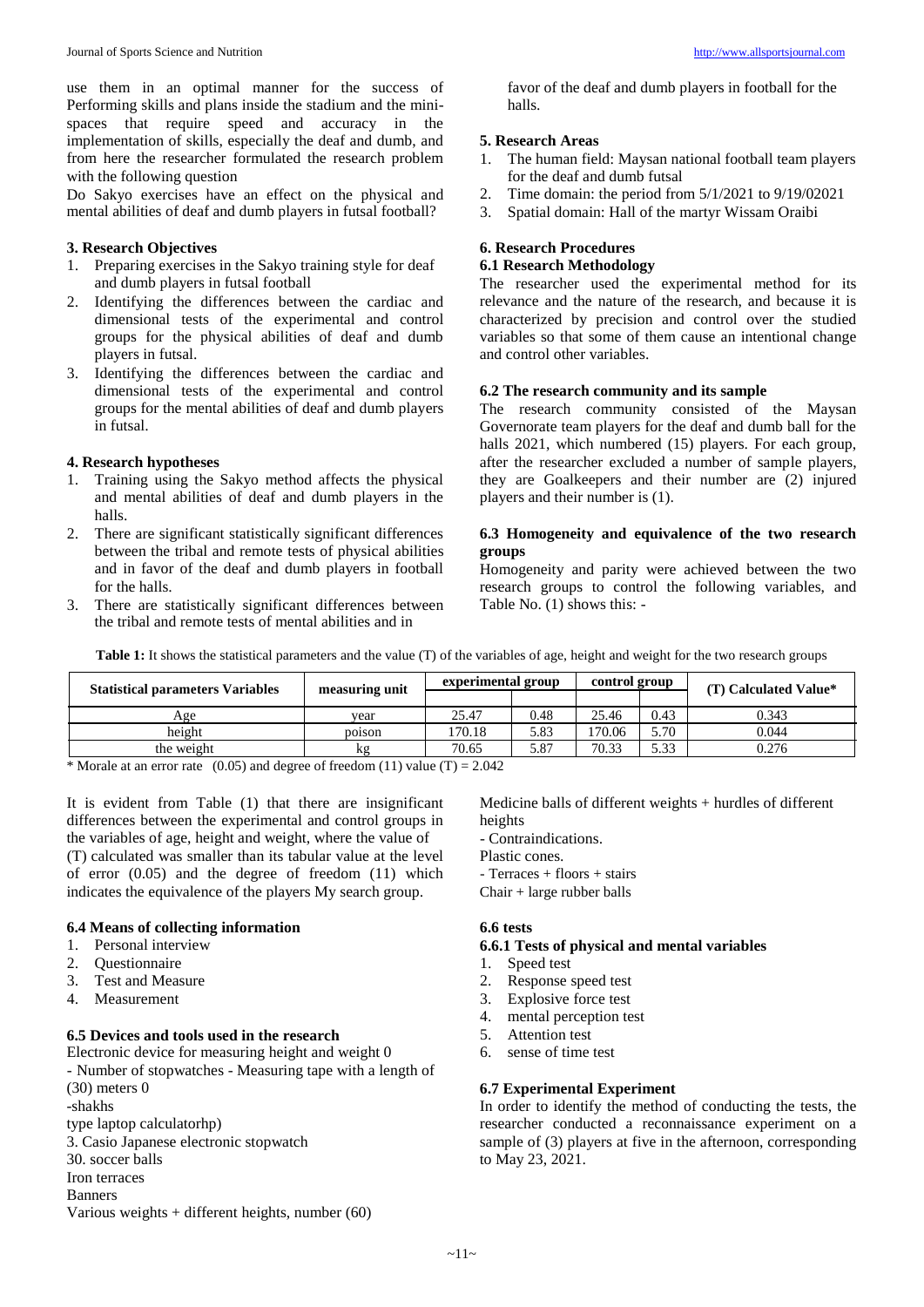### **6.8 Tribal tests**

The tribal tests were conducted at five o'clock in the afternoon of 1/6/2021 in the hall of the martyr Wissam Oraibi, as tests were conducted for the physical and mental abilities before starting the application of the main experiment

### **6.9 Main experience**

Special trainings were prepared according to the requirements of the Sakyo that suit the needs of deaf and dumb players in football for the halls, in terms of physical and mental abilities, which included training speed of response and strength distinguished by speed and explosive power, which are related to mental abilities such as mental perception, focus attention and sense of time, as the experiment was started to be applied to the group The experimental group and the control group underwent the training program for the trainer, where the objectives of the training units for the two groups coincide within the general framework of the training objectives of the deaf and dumb team in futsal football, on Wednesday, 3/6/2021 in the Martyr Wissam Oreibi hall, and the experiment was completed on Monday, 3/ 9/2021.

- 1. The duration of the training program is 10 weeks.
- 2. The number of training units (30) training units.
- 3. The number of weekly training units (3) training units.
- 4. Weekly training days (Sunday Tuesday Thursday).
- 5. The duration of the training unit is (120) minutes.

### **6.10 Main Experiment**

After completing the application of the training program prepared by the researcher, post-tests were conducted for the research sample, as physical and mental tests were conducted 4-5/9/2021 in the Martyr Wissam Oraibi hall, with the assurance that the same conditions and data were provided in which the tribal tests were performed.

### **6.11 Statistical means**

The researcher used the statistical bag (SPSS) in statistical processors

#### **7. Presentation, analysis and discussion of the results 7.1 Presentation, analysis and discussion of the results of functional variables**

**7.1.1 Presentation, analysis and discussion of the results of the physical and mental tests of the control group**

| <b>Statistical parameters Variables</b> | <b>Measuring unit</b> | pretest |      | post test |      | <b>Calculated T-value*</b> |
|-----------------------------------------|-----------------------|---------|------|-----------|------|----------------------------|
|                                         |                       |         |      |           |      |                            |
| Responsiveness                          | a second              | 4.184   | 0.33 | 4.013     | 0.32 | 0.458                      |
| speed power                             | a second              | 13.33   | 1.62 | 13.00     | 1.38 | 0.643                      |
| Explosive force                         | meter                 | .57     | 2.64 | 1.65      | 2.60 | 1.031                      |
| focus attention                         | Degree                | 6.98    | 2.26 | 7.44      | 2.59 | $2.142*$                   |
| mental visualization                    | Degree                | 51.5    | 6.72 | 52.5      | 6.34 | 1.195                      |
| sense of time                           | a second              | 43.8    | 0.76 | 45.54     | 0.76 | 1.192                      |

**Table 2:** Statistical parameters of the pre and post tests for the physical and mental variables of the control group

\* Morale at an error rate (0.05) and in front of the degree of freedom (5) value (T) = 2.13

### From Table (2) it is clear that:-

The presence of non-significant differences between the two tests, the pre and post tests of the control group in the physical and mental variables, and the researcher attributes the reason for this to the training curriculum followed by the control group, which relied on repetitive traditional physical exercises that are performed in one style and with a fixed performance, as well as to neglecting the curriculum

followed by the group. Distribution The correct pregnancy was not based on the correct scientific foundations, as well as the use of similar exercises and free of excitement generated boredom among the players of the group.

### **7.1.2 Presentation, analysis and discussion of the results of tests of physical and mental variables of the experimental group**

|                                         |                       | <b>Pretest</b> |      | Post test |      | Calculated T-value* |
|-----------------------------------------|-----------------------|----------------|------|-----------|------|---------------------|
| <b>Statistical parameters Variables</b> | <b>Measuring unit</b> |                |      |           |      |                     |
| Responsiveness                          | a second              | 4.18           | 0.25 | 3.84      | 0.35 | 4.242               |
| speed power                             | a second              | 13.53          | 2.49 | 10.42     | 1.80 | $*6.822$            |
| <b>Explosive force</b>                  | meter                 | l.54           | 2.89 | 2.09      | 1.83 | $*6.822$            |
| focus attention                         | Degree                | 6.13           | 2.66 | 10.65     | 2.70 | $*3.303$            |
| mental visualization                    | Degree                |                | 6.43 | 57.17     | 6.17 | $*2.543$            |
| sense of time                           | a second              |                | .07  | 35.54     | 0.82 | $*5.665$            |

**Table 3:** Statistical parameters of the pre and post tests of the physical and mental variables of the experimental group

\* Significant at error rate  $(0.05)$  and in front of the degree of freedom (5) value (T) = 2.13

Table (3) shows that there are significant differences between the pre and post tests and in favor of the post test in all the physical variables involved in the study and this is what verifies the validity of the second hypothesis with regard to the physical variables. And the mentality, where a clear development appeared in the players due to their regularity and their continuation of training and because the training curriculum was built according to correct scientific

foundations because the studied scientific training after the basic pillar and the ideal means in building and preparing the players, especially the deaf and dumb among them, in order to accustom them to facing the difficulties that come their way during official competitions, as well as Through it, the player acquires field experience that enables him to avoid the mistakes he faces in the matches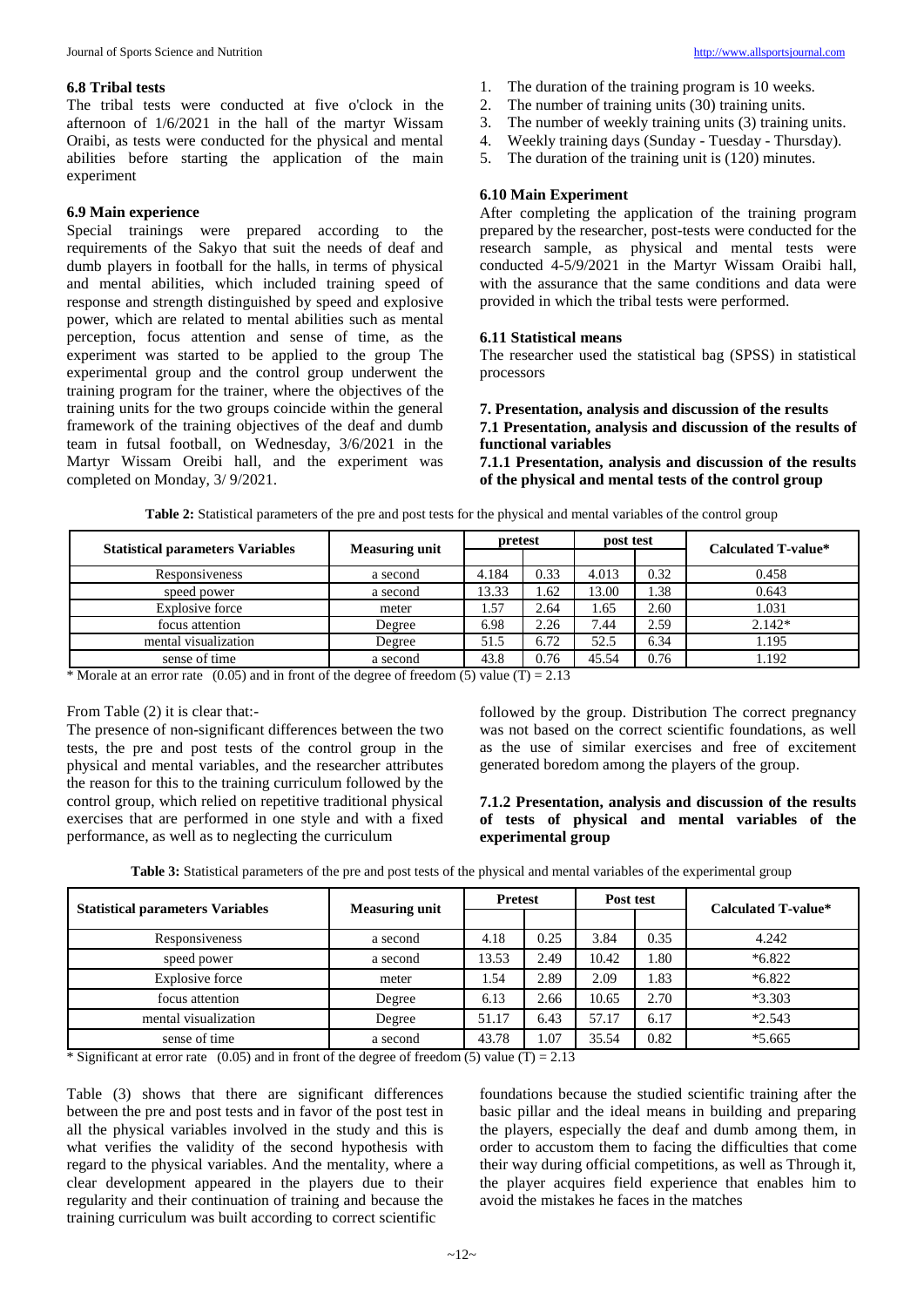### **7.1.3 Presentation, analysis and discussion of the results of the post-test for my group in physical variables**

**Table 4:** Statistical parameters of the post-test of the physical variables of the experimental and control groups

| <b>Statistical parameters</b>                                                                         |                       | <b>Experimental group</b> |      | Control group |      |                     |  |
|-------------------------------------------------------------------------------------------------------|-----------------------|---------------------------|------|---------------|------|---------------------|--|
|                                                                                                       | <b>Measuring unit</b> |                           |      |               |      | Calculated T-value* |  |
| Responsiveness                                                                                        | a second              | 3.84                      | 0.35 | 4.13          | 0.32 | $2.924*$            |  |
| speed power                                                                                           | a second              | 10.44                     | 1.80 | 13.00         | l.38 | $4.755*$            |  |
| Explosive force                                                                                       | meter                 | 2.09                      | 1.83 | 1.65          | 2.60 | $2.855*$            |  |
| focus attention                                                                                       | Degree                | 10.65                     | 2.70 | 7.44          | 2.59 | $2.345*$            |  |
| mental visualization                                                                                  | Degree                | 57.17                     | 6.17 | 52.5          | 6.34 | $2.161*$            |  |
| sense of time                                                                                         | a second              | 35.54                     | 0.82 | 45.44         | 0.76 | 5.347*              |  |
| * Significant at error rate $(0.05)$ and in front of the degree of freedom $(11)$ value $(T) = 2.042$ |                       |                           |      |               |      |                     |  |

\* Significant at error rate  $(0.05)$  and in front of the degree of freedom (11) value (T) = 2.042

Through what was shown in Table No. (4), which shows that there are significant statistically significant differences between the two post tests for the experimental and control groups, and in favor of the experimental group, the researcher attributes the difference to the fact that the development of the experimental group at a higher level than the control group is due to the fact that the training in the psychometric training method has a significant impact on The development of "physical and mental capabilities, and this was confirmed by the results above, as the Sakyo style is fully compatible with the competitive positions of the deaf and dumb game of futsal in terms of difference and diversification, which provides the opportunity to master individual and collective tactical movements and behaviors based on physical and mental abilities, as the deaf and dumb player does not have The ability to communicate and hear in the process of spinning the ball and passing critical manipulations, which requires high mental and physical abilities so that he can rely on the same players in solving tactical and skill duties in addition to that.

The researcher concludes from the foregoing that the experimental group has outperformed the control group in all physical and mental tests with statistically significant differences.. "which indicates the preference of the training curriculum based on the Sakyo method, which led to the development of physical and mental abilities, which represent the main components of the physical and mental aspect of deaf players And the muteness of the members of the experimental group when compared with the members of the control group, which was subjected to the traditional approach followed and relied upon by the trainer. The researcher believes that the nature of the training curriculum in the Asakio style and its content of various training methods, methods and means are organized in a way that determines the level of the ideal relationship between the components of the load (size, intensity, comfort) and in proportion to the goals set for the training units as well as the comprehensiveness and integration of the training curriculum and its interest in various aspects of preparation. The reciprocal and interdependent relationship between improving physical and mental capabilities "is based on the integration of the training content into the training curriculum, especially that the exercises used in the curriculum were consistent with the ability of deaf and dumb players, and the use of the Sakyo method had its impact on improving economic movement by reducing the rate of energy expenditure among The players that increase as the training is difficult and complex in a variety of ways (wide man. 1999). This is in addition to the recent training opinions and proposals that have proven that the use of the Sakyo method can lead from a physiological point of view

to the full effect on the organ systems, which develops the athlete's ability from multiple aspects, "which calls for the necessity of multiplicity of training methods and the resulting multi-dimensional impact on the body. functional devices " (Dick Frank, 2000), "the result of the exchange of the relationship between the impact of various of those methods and training methods for the desired results, unless all of that is linked to mastery in sports motor skills in the type of specialized sports activity in which he specializes" (Allawi, 1992).

### **8. Conclusions**

Through the presentation and discussion of the results of the pre and post tests for the control and experimental groups, the researcher reached the following conclusions:

- 1. Sakyo exercises have an effective impact on the physical abilities of deaf and mute players in futsal football.
- 2. Sakyo exercises have an effective impact on the mental abilities of deaf and dumb players in futsal football.
- 3. There is a positive effect of training in the Sakyo style, because the exercises are suitable for the abilities of deaf and dumb players in futsal football.
- 4. The development that occurred for the experimental group in the level of mental and physical abilities – under consideration –In the post test, it was the result of the special effective action of the vocabulary of the training curriculum in the Sakyo style.
- 5. The development of mental and physical abilities allows deaf and dumb football players to develop in the performance of skills and plans

### **9. Recommendations**

- 1. Adopting the Sakyo method that was applied during the implementation of the training curriculum when training levels and activities similar to the research sample.
- 2. The need for coaches to pay attention to developing the mental abilities of deaf and dumb players in futsal football
- 3. Conducting similar research to identify the extent of the correlation between the elements of physical abilities and the most important functional variables for football players.
- 4. Designing other training curricula using the Sakyo method for the development and development and other functional variables that were not addressed in this study for the deaf and dumb in hall football.
- 5. Conduct similar research on other sports.